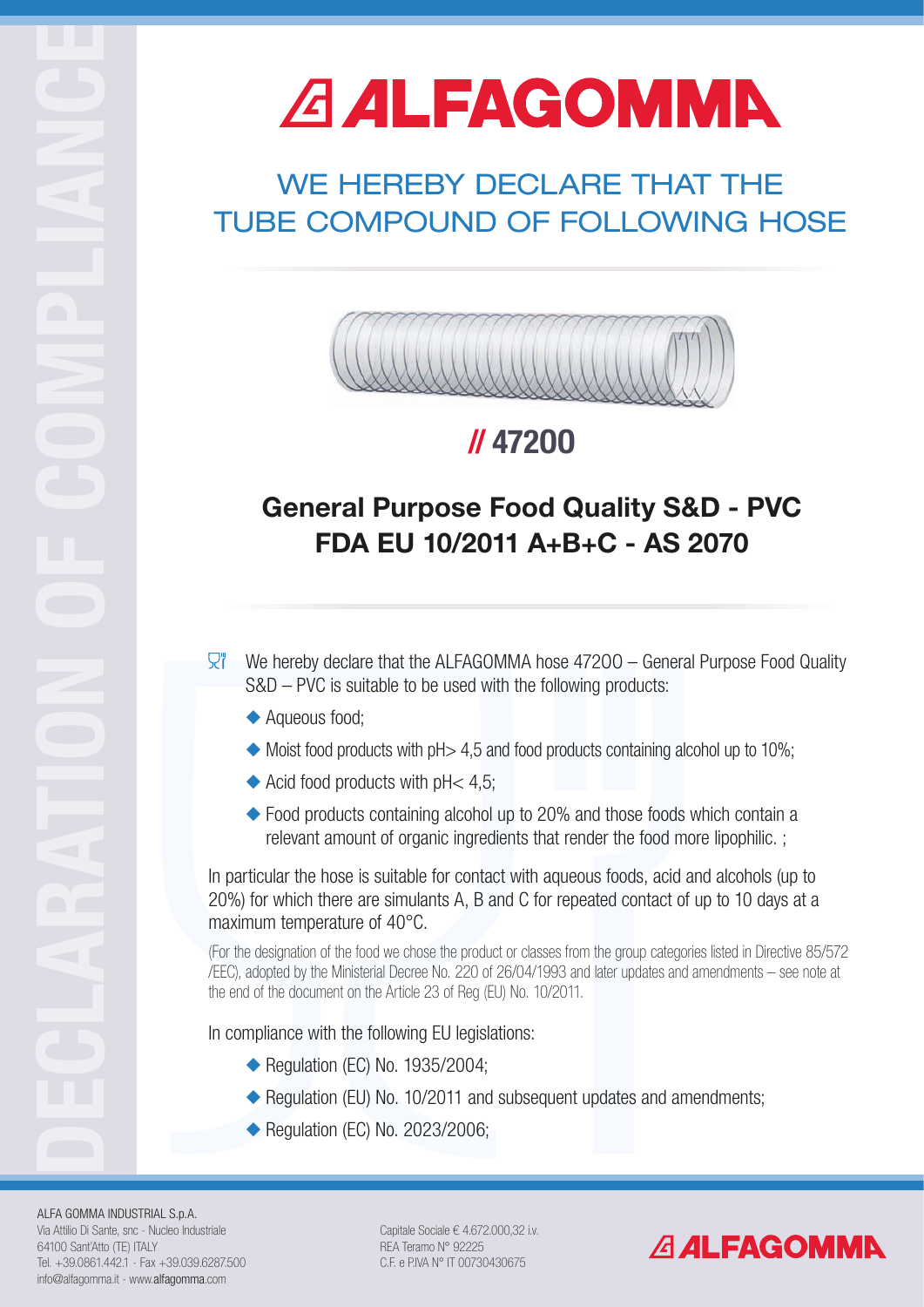#### ALFA GOMMA INDUSTRIAL S.p.A.

Via Attilio Di Sante, snc - Nucleo Industriale 64100 Sant'Atto (TE) ITALY Tel. +39.0861.442.1 - Fax +39.039.6287.500 info@alfagomma.it - www.alfagomma.com

Capitale Sociale € 4.672.000,32 i.v. REA Teramo N° 92225 C.F. e P.IVA N° IT 00730430675

### **ALFAGOMMA**

The above hose is manufactured exclusively with substances (monomers, pigments and additives) listed in the positive lists contemplated by the European Reg. 10/2011. The above hose contains substances subjected to restrictions in the afore mentioned laws which are listed below:

The hoses contain the following substances, called "dual use", governed by Regulation (EC) n° 1333/2008 and 1334/2008 and subsequent amendments:

- ◆ E479b Thermally Oxidised Soya Bean Oil Interacted with Mono and Diglycerides of Fatty Acids;
- ◆ E470a Sodium, Potassium and Calcium Salts of Fatty Acids;
- ◆ E914 Oxidized Polyethylene wax;
- $\blacklozenge$  E905 Microcrystalline wax.

| <b>Name</b>                                                                                                    |       | No. Ref. No. CAS | <b>Type of limit</b><br>and value        | <b>Restrictions</b><br>Group | <b>Restrictions and/or specifications</b>                                                                                                                                                                                                                                                                                                                                        |
|----------------------------------------------------------------------------------------------------------------|-------|------------------|------------------------------------------|------------------------------|----------------------------------------------------------------------------------------------------------------------------------------------------------------------------------------------------------------------------------------------------------------------------------------------------------------------------------------------------------------------------------|
| terephthalic acid,<br>bis(2-ethylhexyl)ester                                                                   | 92200 | 006422-86-2      | $SML = 60.0$ mg/Kg                       | 32                           | SML $(T) = 60$ mg/kg                                                                                                                                                                                                                                                                                                                                                             |
| adipic acid,<br>bis(2-ethylhexyl) ester                                                                        | 31920 | 103-23.1         | SML=18mg/Kg                              | 32                           | Direct Food Additive FL 09.951                                                                                                                                                                                                                                                                                                                                                   |
| polyethylene<br>waxes, oxidised                                                                                | 80077 |                  | 0068441-17-8 $ SML = 60$ mg/Kg.          |                              |                                                                                                                                                                                                                                                                                                                                                                                  |
| Soybean oil<br>epoxidised                                                                                      | 88460 | 008013-07-8      | $SML = 60.0$ mg/Kg                       | 32                           | $SML = 30$ mg/Kg In the case of<br>PVC gaskets used to seal glass jars<br>containing infant formulae and follow-<br>on formulae as defined by Directive<br>2006/141/EC or processed cereal-<br>based foods and baby foods for<br>infants and young children as defined<br>by Directive 2006/125/EC, the SML<br>is lowered to 30 mg/kg.<br>Oxirane $< 8$ %, iodine number $< 6$ . |
| salts (including double salts and<br>acid salts) of zinc of authorised<br>acids, phenols or alcohols           |       |                  | $SML = 5mg/Kg$<br>expressed as zinc      |                              |                                                                                                                                                                                                                                                                                                                                                                                  |
| Fatty acids<br>Calcium Salt                                                                                    |       |                  |                                          |                              | No SML; However Dual Use to be<br>considered (Art. 11 3a)                                                                                                                                                                                                                                                                                                                        |
| salts (including double salts<br>and acid salts) of aluminium,<br>of authorised acids, phenols or<br>alcohols; |       |                  | SML 1 mg/Kg<br>expfessed as<br>Aluminium |                              |                                                                                                                                                                                                                                                                                                                                                                                  |

| Simulant A: ethanol 10%    | Time and Temperature: 10 days at $40^{\circ}$ C |
|----------------------------|-------------------------------------------------|
| Simulant B: Acetic Acid 3% | Time and Temperature: 10 days at $40^{\circ}$ C |
| Simulant C: Ethanol 20%    | Time and Temperature: 10 days at 40°C           |

#### Test Conditions: